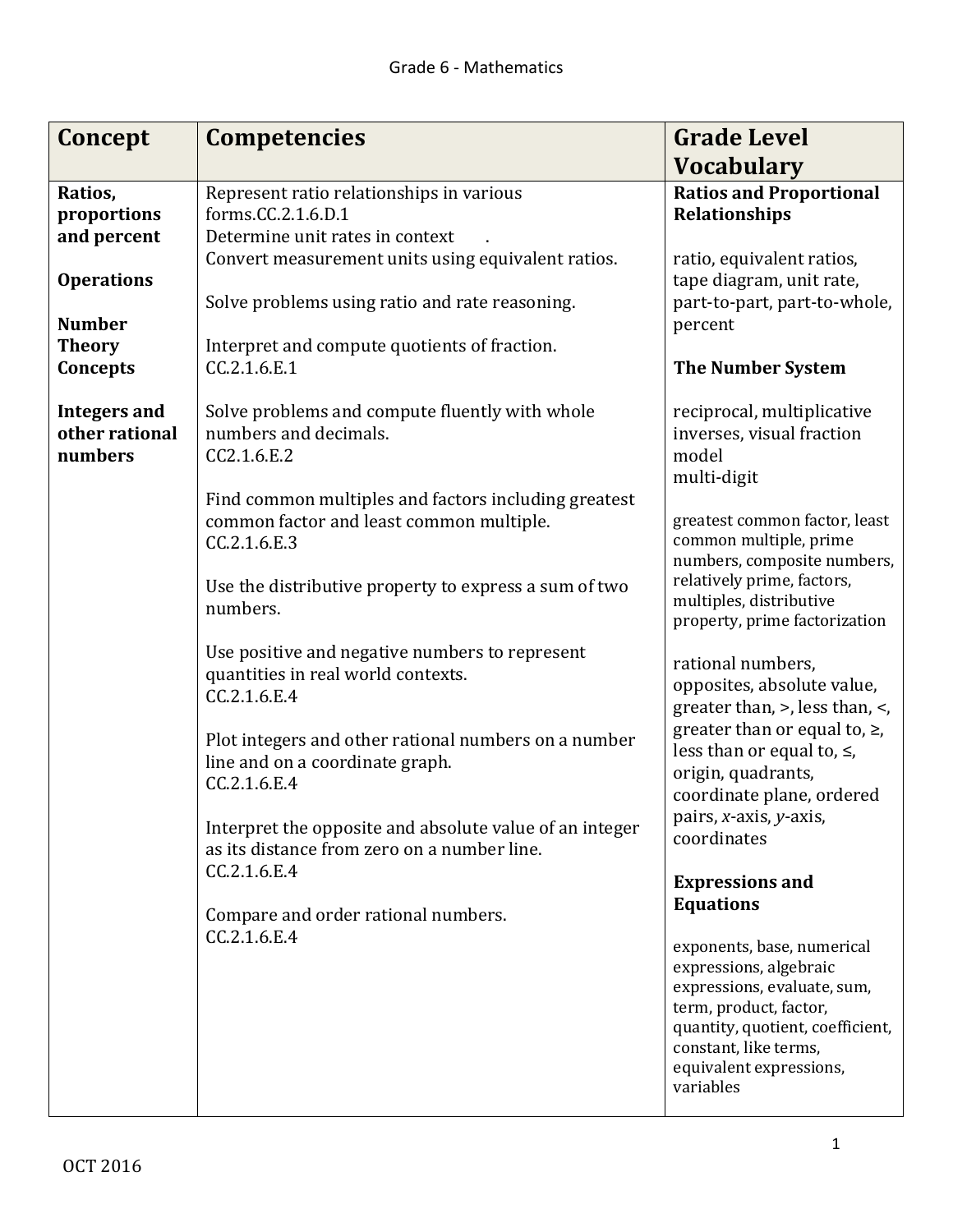| Concept                                   | <b>Competencies</b>                                                                                                                                                                                                                                                                                                                                                                                                                                                                                  | <b>Grade Level</b>                                                                                                                                                                                                                                                                                                                                                                                                                                                                                                                         |
|-------------------------------------------|------------------------------------------------------------------------------------------------------------------------------------------------------------------------------------------------------------------------------------------------------------------------------------------------------------------------------------------------------------------------------------------------------------------------------------------------------------------------------------------------------|--------------------------------------------------------------------------------------------------------------------------------------------------------------------------------------------------------------------------------------------------------------------------------------------------------------------------------------------------------------------------------------------------------------------------------------------------------------------------------------------------------------------------------------------|
|                                           |                                                                                                                                                                                                                                                                                                                                                                                                                                                                                                      | <b>Vocabulary</b>                                                                                                                                                                                                                                                                                                                                                                                                                                                                                                                          |
| Algebraic<br>expressions and<br>equations | Write, identify and evaluate numerical expressions involving<br>exponents.<br>CC.2.2.6.B.1<br>Write, read and evaluate algebraic expressions<br>CC.2.2.6.B.1<br>Apply the properties of operations to generate equivalent<br>expressions<br>CC.2.2.6.B.1<br>Solve and interpret one variable equations or inequalities in<br>real world and mathematical problems<br>CC.2.2.6.B.2<br>Represent and analyze quantitative relationships between<br>Independent and dependent variables<br>CC.2.2.6.B.3 | inequalities, equations,<br>greater than, >, less than, <,<br>greater than or equal to, $\ge$ ,<br>less than or equal to, $\le$ , profit,<br>exceed<br>dependent variables,<br>independent variables,<br>discrete data, continuous<br>data<br>Geometry<br>area, surface area, volume,<br>decomposing, edges,<br>dimensions, net, vertices,<br>face, base, height,<br>trapezoid, isosceles, right<br>triangle, quadrilateral,<br>rectangles, squares,<br>parallelograms, trapezoids,<br>rhombi, kites, right<br>rectangular prism, diagonal |